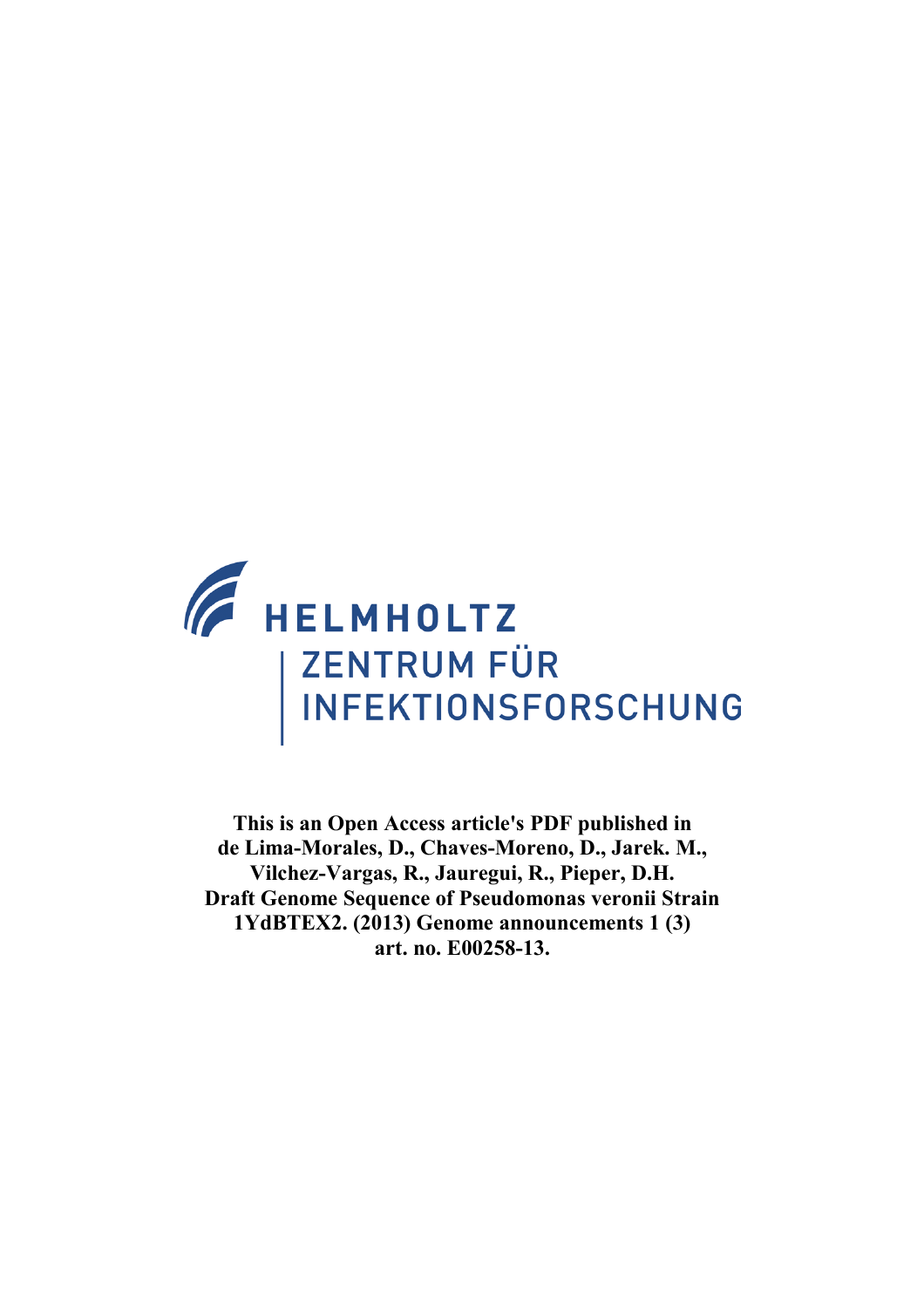

## <span id="page-1-3"></span>**Draft Genome Sequence of** *Pseudomonas veronii* **Strain 1YdBTEX2**

## **Daiana de Lima-Morales, <sup>a</sup> Diego Chaves-Moreno, <sup>a</sup> Michael Jarek, <sup>b</sup> Ramiro Vilchez-Vargas, a\* Ruy Jauregui, <sup>a</sup> Dietmar H. Piepera**

Microbial Interactions and Processes Research Group, Helmholtz Centre for Infection Research, Braunschweig, Germany<sup>a</sup>; Genome Analytics, Helmholtz Centre for Infection Research, Braunschweig, Germanyb

\* Present address: Ramiro Vilchez-Vargas, Laboratory of Microbial Ecology and Technology (LabMET), Faculty of Bioscience Engineering, Ghent University, Ghent, Belgium.

*Pseudomonas veronii* **strain 1YdBTEX2 was isolated from a benzene-contaminated site. Here we report the draft genome sequence of 1YdBTEX2 and its genes associated with aromatic metabolism. The broad catabolic potential of this strain is consistent with the environment from which it was isolated.**

**Received** 2 April 2013 **Accepted** 4 April 2013 **Published** 16 May 2013

**Citation** de Lima-Morales D, Chaves-Moreno D, Jarek M, Vilchez-Vargas R, Jauregui R, Pieper DH. 2013. Draft genome sequence of *Pseudomonas veronii* strain 1YdBTEX2. Genome Announc. 1(3):e00258-13. doi:10.1128/genomeA.00258-13.

**Copyright** © 2013 de Lima-Morales et al. This is an open-access article distributed under the terms of the [Creative Commons Attribution 3.0 Unported license.](http://creativecommons.org/licenses/by/3.0/) Address correspondence to Dietmar H. Pieper, dpi@helmholtz-hzi.de.

**E**nvironmental spills with recalcitrant pollutants are a common problem worldwide, threatening the environment and human health. The main mechanism for recovering these sites is through biodegradation by indigenous microorganisms. The reasons for some microorganisms persisting and successfully establishing under pollutant pressure are still to be elucidated.

Here we present the draft genome of *Pseudomonas veronii* strain 1YdBTEX2, isolated from soil highly contaminated with benzene [\(1\)](#page-1-0). This strain harbors a unique catabolic pathway for the degradation of both benzene and toluene and has been purported to be a key player in the biodegradation of these pollutants at this site  $(1, 2)$  $(1, 2)$  $(1, 2)$ . While the 16S rRNA gene of 1YdBTEX2 is 99.6% similar to that of *P. veronii* CIP104663<sup>T</sup> and 98.7% similar to that of *Pseudomonas fluorescens* IAM12022T, the housekeeping gene *gyrB* is 99.2% similar to that of *P. veronii* CIP104663<sup>T</sup> and only 91.0% similar to that of *P. fluorescens* IAM12022<sup>T</sup> [\(http://www](http://www.uib.es/microbiologiaBD/Welcome.html) [.uib.es/microbiologiaBD/Welcome.html\)](http://www.uib.es/microbiologiaBD/Welcome.html). Thus, 1YdBTEX2 is the first member of the *P. veronii* species to be sequenced.

The genome was sequenced using the Illumina GAII genome analyzer, which generated 110-bp paired-end reads. Approximately 9.5 million reads were obtained and the whole genome was assembled into 281 contigs using Velvet [\(3\)](#page-1-2) and 344 contigs using Edena [\(4\)](#page-1-3). Both datasets were then merged using Minimus2 [\(5\)](#page-2-0), resulting in 119 contigs. In order to merge contigs, we constructed scaffolds using SSPACE [\(6\)](#page-2-1). Comparisons between contigs and scaffolds were then made using Mauve [\(7\)](#page-2-2), using the genome of *P. fluorescens* SBW25 [\(8\)](#page-2-3) as a reference. Gaps between scaffolds were closed by PCR amplification followed by DNA Sanger sequencing. Annotation was performed with the RAST (Rapid Annotations using Subsystems Technology) server version 4.0 [\(9\)](#page-2-4), generating 5,981 candidate protein-encoding genes. The resulting genome sequence consists of 63 contigs ( $N_{50} = 229,690$ ; L<sub>50</sub> = 10) of 6,680,724 bp with a GC content of 59%. Besides the peripheral aromatic degradation pathways for benzene/toluene, phenol, salicylate, tryptophan (via anthranilate), ferulate (via vanillate), p-coumarate (via 4-hydroxybenzoate), 3-hydroxyphenylpropionate, and phenylalanine (via 4-hydroxyphenylpyruvate), central aromatic degradation pathways for catechol (both via intra- and extradiol cleav-

age), protocatechuate (via intradiol cleavage), homogentisate, and 2,3-dihydroxyphenylpropionate and an *alkB* gene encoding alkane monooxygenase were also observed in strain 1YdBTEX2. Furthermore, while 1YdBTEX2 is versatile with respect to its use of a range of carbon sources, a cluster of genes comprising a complete denitrification pathway, including nitrate, nitrite, nitric oxide, and nitrous oxide reduction, was found, conferring flexibility in periods of anoxia. The presence of a (NiFe) hydrogenase with an entire operon similar to that found in *Ralstonia eutropha* H16 [\(10\)](#page-2-5) was identified here, which indicates that hydrogen may be used as an electron donor, a feature unknown in *Pseudomonas* strains, with the exception of *P. extremaustralis* [\(11\)](#page-2-6). The data are consistent with the environment from which 1YdBTEX2 was isolated and underline its broad catabolic potential.

**Nucleotide sequence accession numbers.**This whole-genome shotgun project has been deposited at DDBJ/EMBL/GenBank un-der the accession number [AOUH00000000.](http://www.ncbi.nlm.nih.gov/nuccore?term=AOUH00000000) The version described in this paper is the first version, [AOUH01000000.](http://www.ncbi.nlm.nih.gov/nuccore?term=AOUH01000000)

## **ACKNOWLEDGMENTS**

This work was funded by BACSIN (project number: 211684) from the European Commission. D.D.L.-M. was supported by a grant from the CNPq—Conselho Nacional de Desenvolvimento Científico e Tecnológico—Brazil (project number: 290020/2008-5).

Special thanks to Robert Geffers from the sequencing facility at the Helmholtz Centre for Infection Research, to Iris Plumeier and Agnes Waliczek for technical assistance, and to Melissa Wos-Oxley for critical reading of the manuscript.

## <span id="page-1-0"></span>**REFERENCES**

- **1**. **Junca H, Pieper DH.** 2004. Functional gene diversity analysis in BTEX contaminated soils by means of PCR-SSCP DNA fingerprinting: comparative diversity assessment against bacterial isolates and PCR-DNA clone libraries. Environ. Microbiol. **6**:95–110.
- <span id="page-1-1"></span>2. **Witzig R, Junca H, Hecht HJ, Pieper DH.** 2006. Assessment of toluene/ biphenyl dioxygenase gene diversity in benzene-polluted soils: links between benzene biodegradation and genes similar to those encoding isopropylbenzene dioxygenases. Appl. Environ. Microbiol. **72**:3504 –3514.
- <span id="page-1-2"></span>3. **Zerbino DR, Birney E.** 2008. Velvet: algorithms for de novo short read assembly using de Bruijn graphs. Genome Res. **18**:821–829.